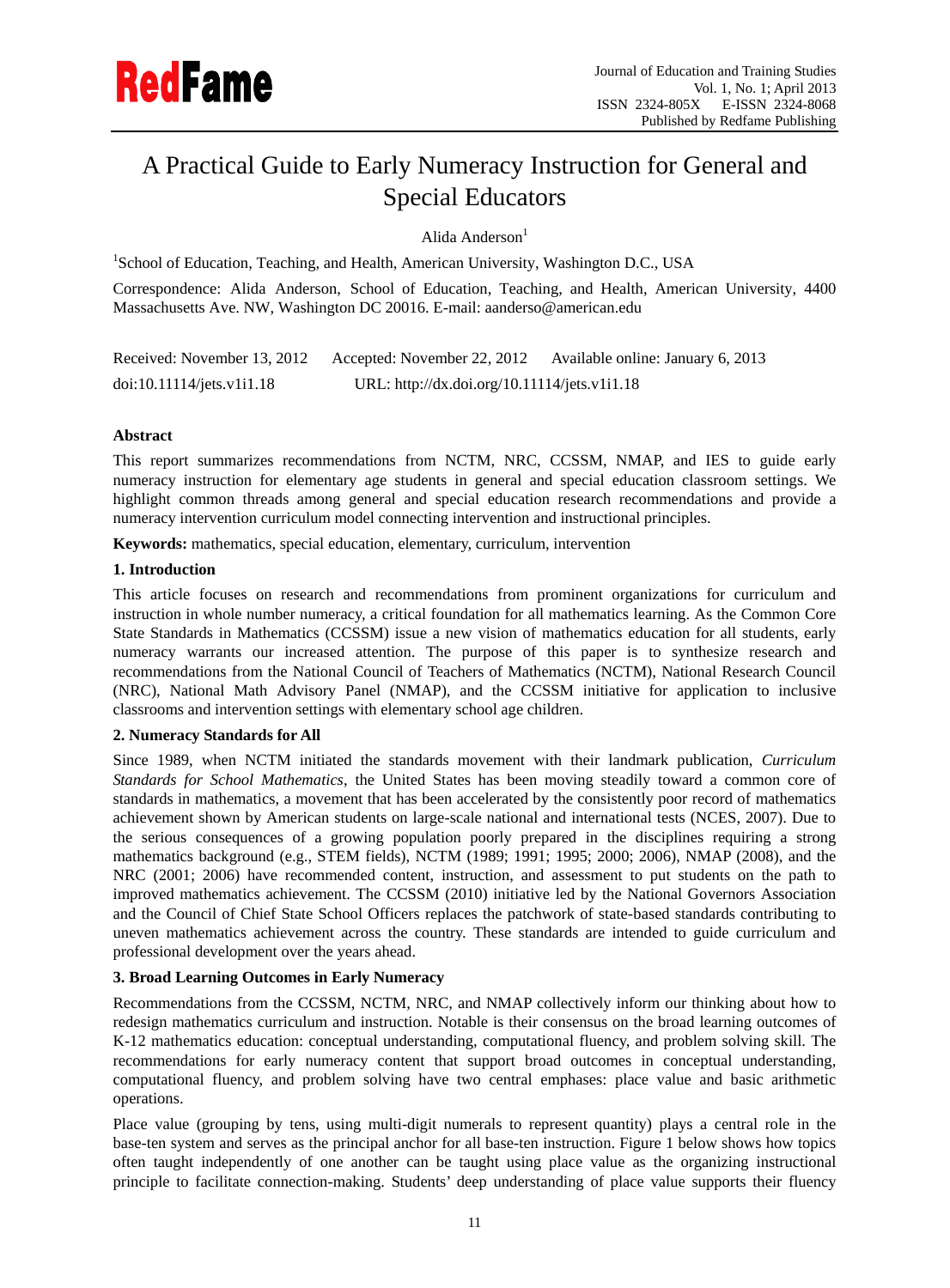with addition, subtraction, multiplication, and division, as well as reasoning skills underlying mathematical thinking and successful problem solving.



Figure 1. Place value as the organizing principle for curriculum and instruction

With place value and basic operations as the core of early numeracy content (Cooper & Tomayko, 2011), recommendations from NCTM, NMAP, NRC, and CCSSM provide guidance for instruction with curricular emphasis on:

•**Explicit instruction** (clear, systematic, interactive, and carefully scaffolded)

•**Physical models** (base-ten manipulatives to aid conceptual understanding)

•**Frequent practice** (following substantial experiences that stress thinking strategies)

## **4. Guiding Intervention Principles**

Arguably the most compelling aspect of a strong early numeracy curriculum is its capacity to teach for understanding at all levels of instruction (i.e., general and special education). In the past decade, both general and special education researchers and practitioners have identified the value of response-to-intervention (RtI) systems to address the diverse learning needs of students struggling in mathematics (Fuchs & Fuchs, 2006; 2007). This claim is supported by the research on tiered instructional interventions, which are designed to improve instruction for all students. While RtI addresses the learning needs of all students, it identifies struggling students, including those with and those without disabilities, for intervention earlier and more reliably than conventional "wait and see" approaches (Bradley & Danielson, 2004; Gartland & Strosnider, 2005; Simeonsson, 1994).

Response-to-intervention embeds universal design for learning (UDL) principles, in which curriculum and intervention approaches are intended to meet the needs of all children in Tier 1 inclusive classroom settings (Fuchs & Fuchs, 2001). In incorporating UDL principles in RtI mathematics instruction, the hope is for early prevention of mathematics difficulties (Lee, Grigg, & Dion, 2007; NCTM, 2007). A tiered approach to intervention, such as RtI, is prevention directed at both students unresponsive due to their learning disabilities and students struggling in mathematics for other reasons (i.e., failure due to instructional gaps, environmental factors, and language-learning difficulties). In this way, RtI holds promise similar to the promise implied of recommending organizations ––– that early numeracy understanding and skills prevent mathematics failure.

Research on the implementation of RtI in mathematics points to useful features for guiding effective inclusive and intervention mathematics practices (Riccomini & Witzel, 2010). Table 1 summarizes this research, in which there are variations among key intervention features in classroom size/student-teacher ratio, repeated instruction and practice, amount of discovery learning and direct instruction, instructional pace and sequence (e.g., scaffolding of lessons and teaching of discrete skills), and use of concrete representations (e.g., manipulatives).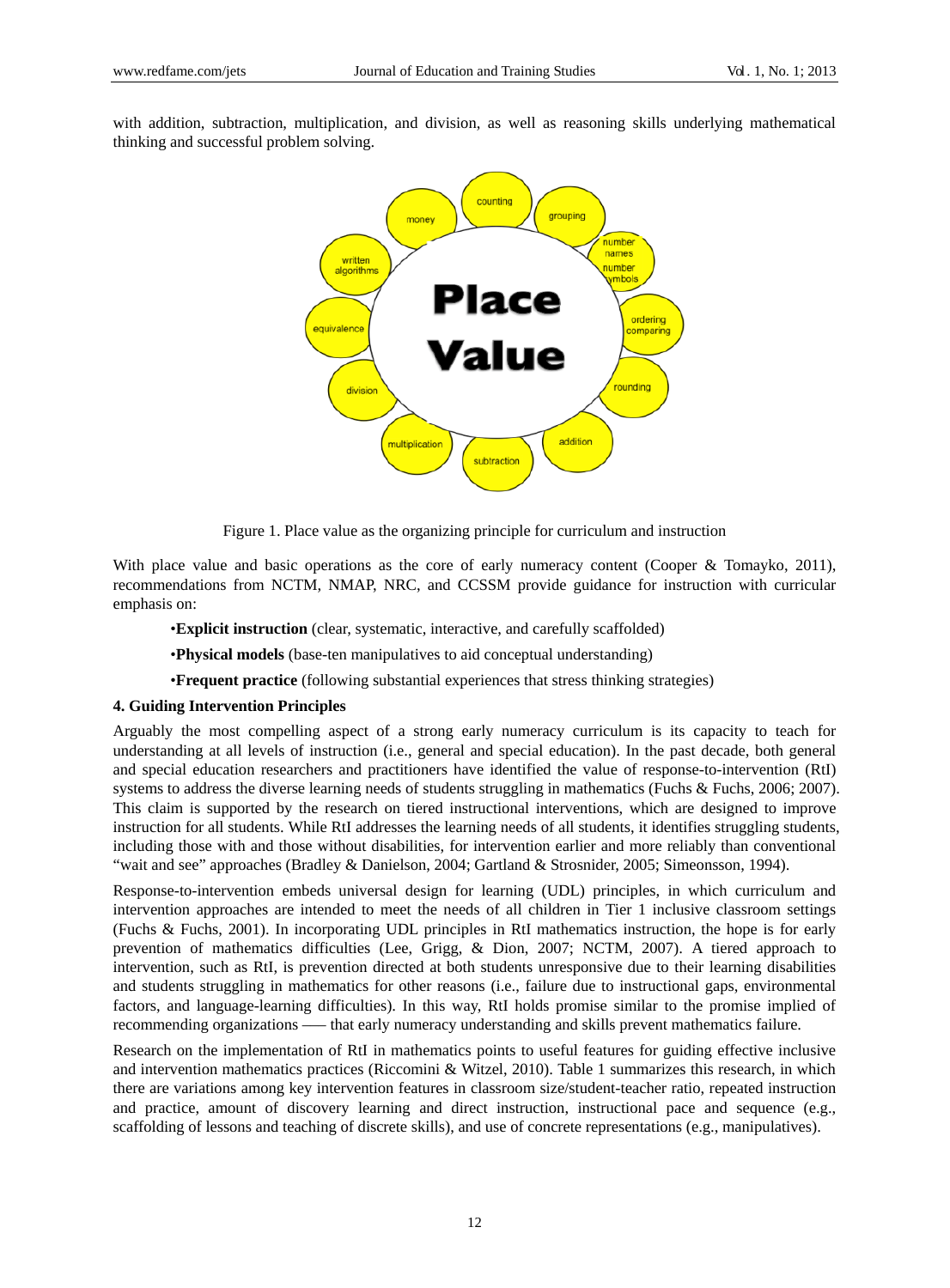| <b>Intervention</b><br><b>Features</b>                     | Tier 1<br>Tier 2                   |                                                                                            | Tier 3          | <b>Research</b>                    |  |  |  |
|------------------------------------------------------------|------------------------------------|--------------------------------------------------------------------------------------------|-----------------|------------------------------------|--|--|--|
| Student-teacher                                            | •Large group                       | •Small group                                                                               | •Individualized | $\bullet$ Butler et al. (2001)     |  |  |  |
| ratio                                                      | •1:30                              | $•1:3 - 1:6$                                                                               | $1:1 - 1:3$     | •Kroesenbergen & Van Luit $(2003)$ |  |  |  |
| <b>Repeated</b>                                            | •Focus on concepts,                | •Repeated practice in lessons                                                              |                 | $\cdot$ Mayfield & Chase (2002)    |  |  |  |
| instruction                                                | application, extension             | •Content repeated in lessons                                                               |                 | •Miller & Mercer (1997)            |  |  |  |
|                                                            | •Homework to                       | •Instructional patterning, approach,                                                       |                 | $\bullet$ Sood & Jitendra (2006)   |  |  |  |
|                                                            | reinforce learning                 | delivery in lessons                                                                        |                 | $\cdot$ Garnett (1998)             |  |  |  |
| <b>Direct instruction</b>                                  | • Combined discovery and           | •Stepwise procedures                                                                       |                 | Gersten & Chard $(1999)$           |  |  |  |
|                                                            | direct instruction                 | •Prompts provided                                                                          |                 | $\bullet$ Carnine (1997)           |  |  |  |
|                                                            |                                    |                                                                                            |                 | $\cdot$ Witzel et al. (2003)       |  |  |  |
| <b>Instructional pace</b>                                  | •Rapid presentation                | •Lesson details govern pace<br>•Repeated lesson content                                    |                 | •Cawley & Miller (1989)            |  |  |  |
|                                                            | $\bullet$ Skills<br>taught through |                                                                                            |                 | •Woodward (2004)                   |  |  |  |
|                                                            | activities                         | •Mastery requirement                                                                       |                 | •Woodward & Montague (2002)        |  |  |  |
| <b>Instructional</b><br>$\bullet$ Spiral,<br>linear<br>non |                                    | •Sequenced lessons fill and prevent                                                        |                 | $\bullet$ Darch et al. (1984)      |  |  |  |
| sequence                                                   | •Concepts/topics                   | knowledge gaps<br>•Content in discrete units                                               |                 | •Jones et al. $(1997)$             |  |  |  |
|                                                            | Reintroduced                       |                                                                                            |                 | •Whitehurst (2003)                 |  |  |  |
| Concrete                                                   | •Multiple models                   | •Common physical model (Unifix,<br>Digi-Block, KP tiles) used to teach<br>concepts, skills |                 | Van Luit<br>•Kroesenbergen<br>&    |  |  |  |
| representation                                             | •Implicit generalization           |                                                                                            |                 | (2003)                             |  |  |  |
|                                                            |                                    |                                                                                            |                 | $\bullet$ Fennel & Landis (1994)   |  |  |  |

#### Table 1. Mathematics RtI features

#### **5. Piloting a Numeracy Intervention Curriculum: Lesson from the Field**

In the following example of a place value lesson in an inclusive first grade classroom, we demonstrate how instruction in grouping by tens can be adapted to meet the instructional needs of students in Tiers 1-3 (see Figure 2).

#### **Objectives**

- Draw the tile representation of a three-digit number (Tier 1 students).
- Draw the tile representation of a two-digit number (Tier 2 students).
- Use tiles to show that ten ones and one ten have the same value (Tier 3 students).

## **Activities**

First grade students in Tiers 1-3 participate in the number-building lesson, each student engaging in the activities at their appropriate level of complexity and challenge.

- (a) Students count 1-tiles onto a small ten-frame platform to discover the unique appearance of quantities 1 to 10.
- (b) They make tiles-of-10 by grouping each full ten-frame (ten 1-tiles) with a yellow grouping tile, demonstrating that ten ones and one ten are equivalent.
- (c) When students are stable with this concept, they repeat the operation by counting ten tiles-of 10 onto a larger ten-frame platform.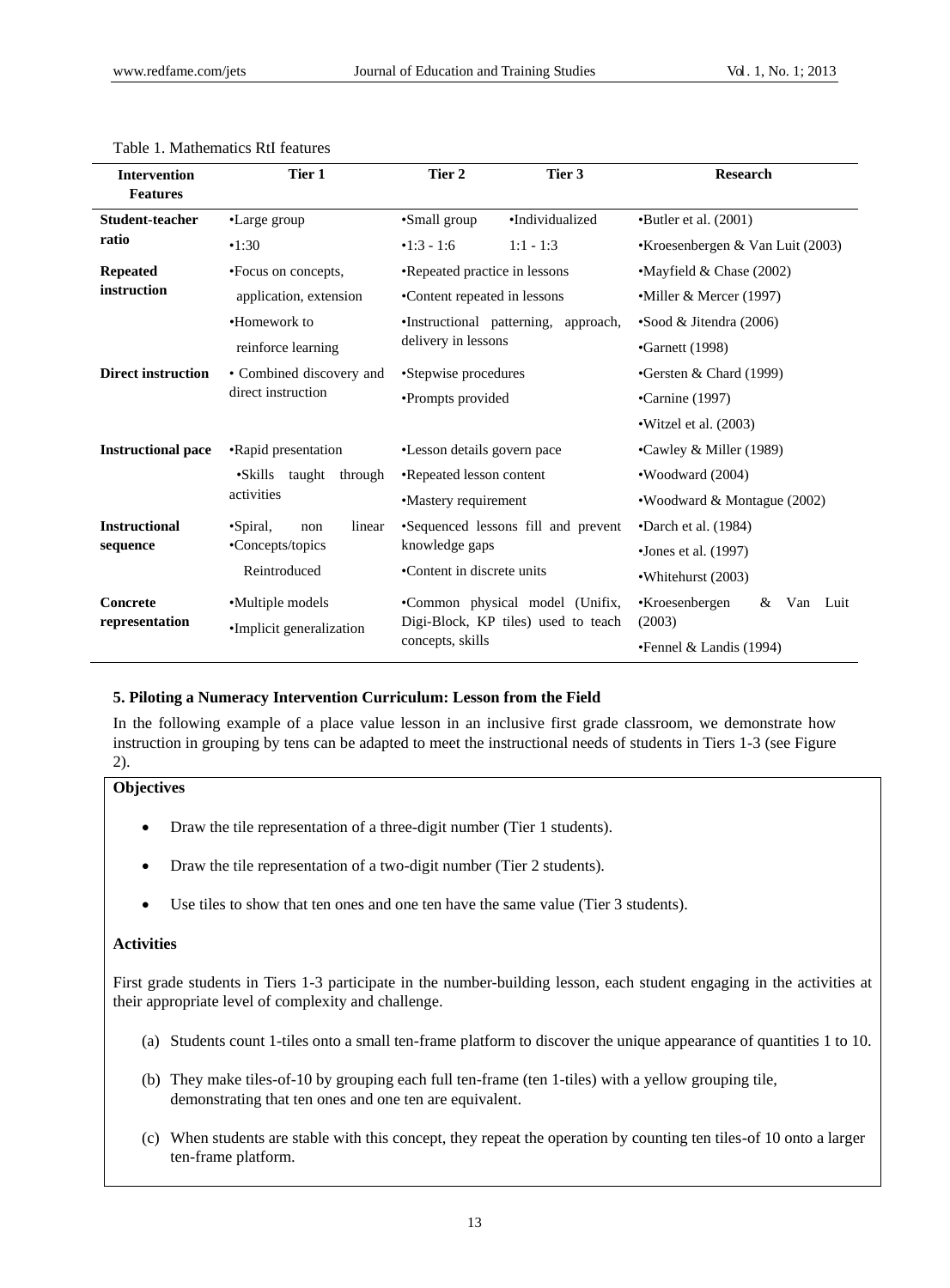e.

- (d) They make a tile-of-100 by grouping the full ten-frame (ten tiles-of-10) with a blue grouping tile, demonstrating that one tile-of-100, ten tiles-of-10, and 100 1-tiles are equivalent.
- (e) Students use drawings and numerals to demonstrate their understanding.



**Tier 1** students use the sequence (a-d above) to build two-and three-digit numbers, drawing the tiles onto printed ten-frames and labeling their drawings with numerals. They indicate equivalences under each ten-frame (e, below).



**Tier 2** students need additional time, experience, and practice to build instant recognition of different quantities of 1-tiles on the ten-frame (a prerequisite for recognizing similar formations among the places) and to demonstrate the understanding that ten ones and one ten have the same value.



**Tier 3** students need multiple opportunities to count 1-tiles onto the ten-frame and recognize each quantity from its formation without counting. They fill ten-frames with ten-1-tiles and snap the yellow grouping tile onto a full ten-frame, but it takes time before they show understanding that ten 1-tiles and one tile-of-10 show the same quantity.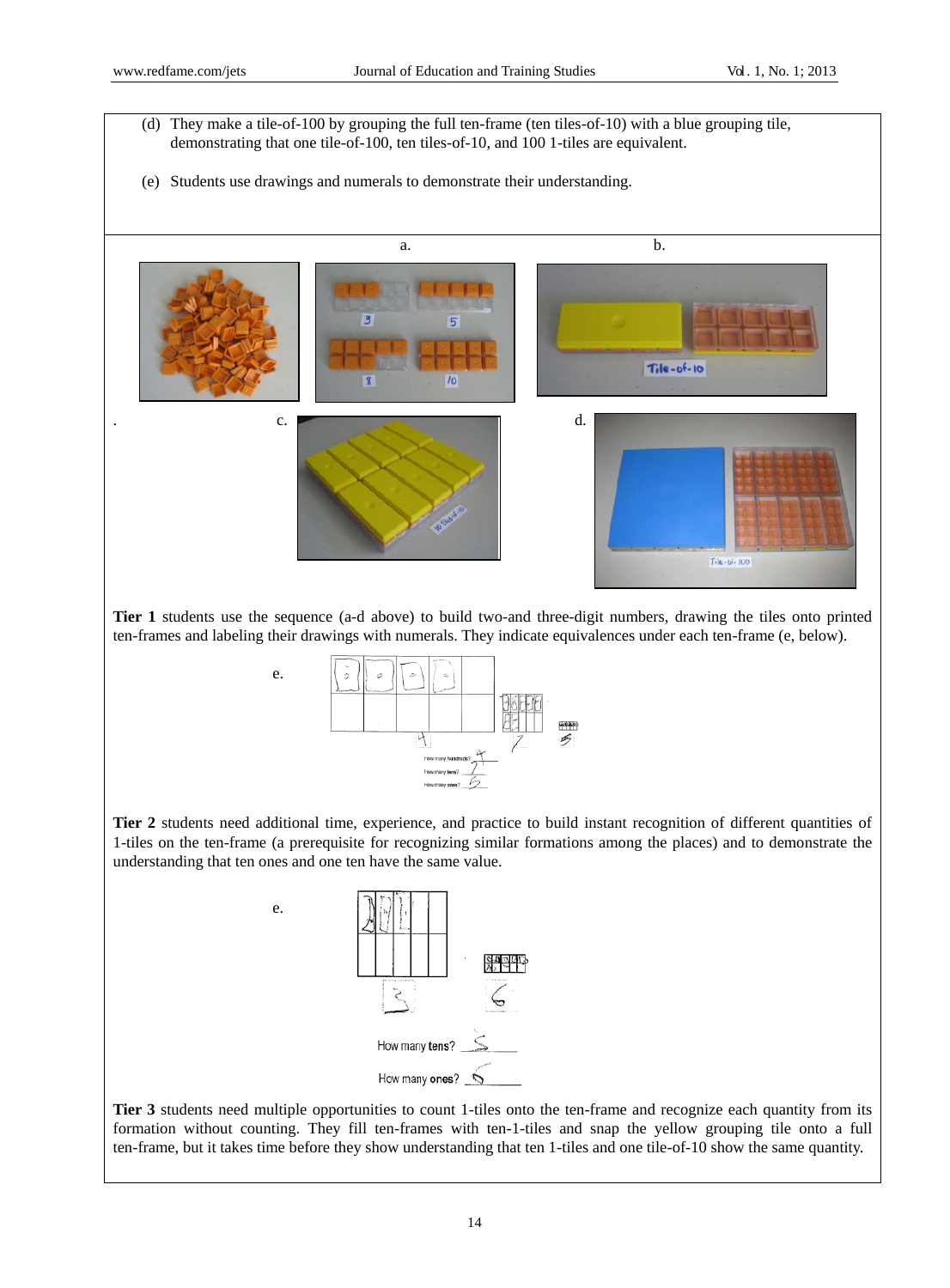

Figure 2. Grouping by tens: The foundation of place value

## **6. Components of an 'Ideal' Numeracy Intervention Curriculum**

From the collective recommendations of CCSSM, NCTM, NRC, and NMAP discussed previously, and resulting from our pilot research with elementary age students, we have derived the strands of an ideal early numeracy curriculum as follows:

- **Broad learning outcomes** for all mathematics students (conceptual understanding, procedural fluency, and problem solving skills);
- **Early numeracy content** (place value and basic operations) and **instructional approaches** (explicit instruction, physical models, articulation of principles, frequent thought-based practice) that reflect UDL principles in both scope and depth of focus; and
- **Essential intervention elements** for struggling elementary and middle school students (see Figure 3).
	- 1. Screen all students
	- 2. Focus on whole numbers
	- 3. Use explicit, systematic instruction
	- 4. Base word problem instruction on common structures
	- 5. Represent mathematical ideas visually
	- 6. Develop fluent retrieval of basic arithmetic facts
	- 7. Monitor progress
	- 8. Use motivational strategies
- Figure 3. Institute of Educational Sciences (IES) recommendations for working with students struggling with elementary and middle school mathematics (Gersten et al., 2009)

These features, taken together, constitute a numeracy curriculum that weaves together the broad learning outcomes, early numeracy content and instruction, and essential intervention elements. We can have confidence in its effectiveness both as an early numeracy curriculum for all students and as an intervention to prevent likely mathematics failure. The features of this curriculum are listed in Table 2 below.

|  |  |  |  |  | Table 2. Curriculum Model Integrating Early Numeracy Instruction and Intervention Elements |  |  |
|--|--|--|--|--|--------------------------------------------------------------------------------------------|--|--|
|  |  |  |  |  |                                                                                            |  |  |

|                         |                                                            | <b>Early Numeracy Instruction</b><br>(NCTM, NRC, NMAP, CCSSM) | <b>Essential</b>             |                                                 |  |
|-------------------------|------------------------------------------------------------|---------------------------------------------------------------|------------------------------|-------------------------------------------------|--|
| <b>Curriculum Model</b> |                                                            | <b>Broad math</b><br><i>instructional</i><br>outcomes         | Early<br>numeracy<br>content | <b>Intervention</b><br><b>Elements</b><br>(IES) |  |
| skill                   | 1. Diagnostic assessment to identify knowledge and<br>gaps |                                                               |                              |                                                 |  |
|                         | Coherent, sequenced instruction                            |                                                               | V                            | N                                               |  |
| 3.                      | Explicit focus on base ten and place value in early        | $\mathcal{N}$                                                 | $\mathcal{L}$                | V                                               |  |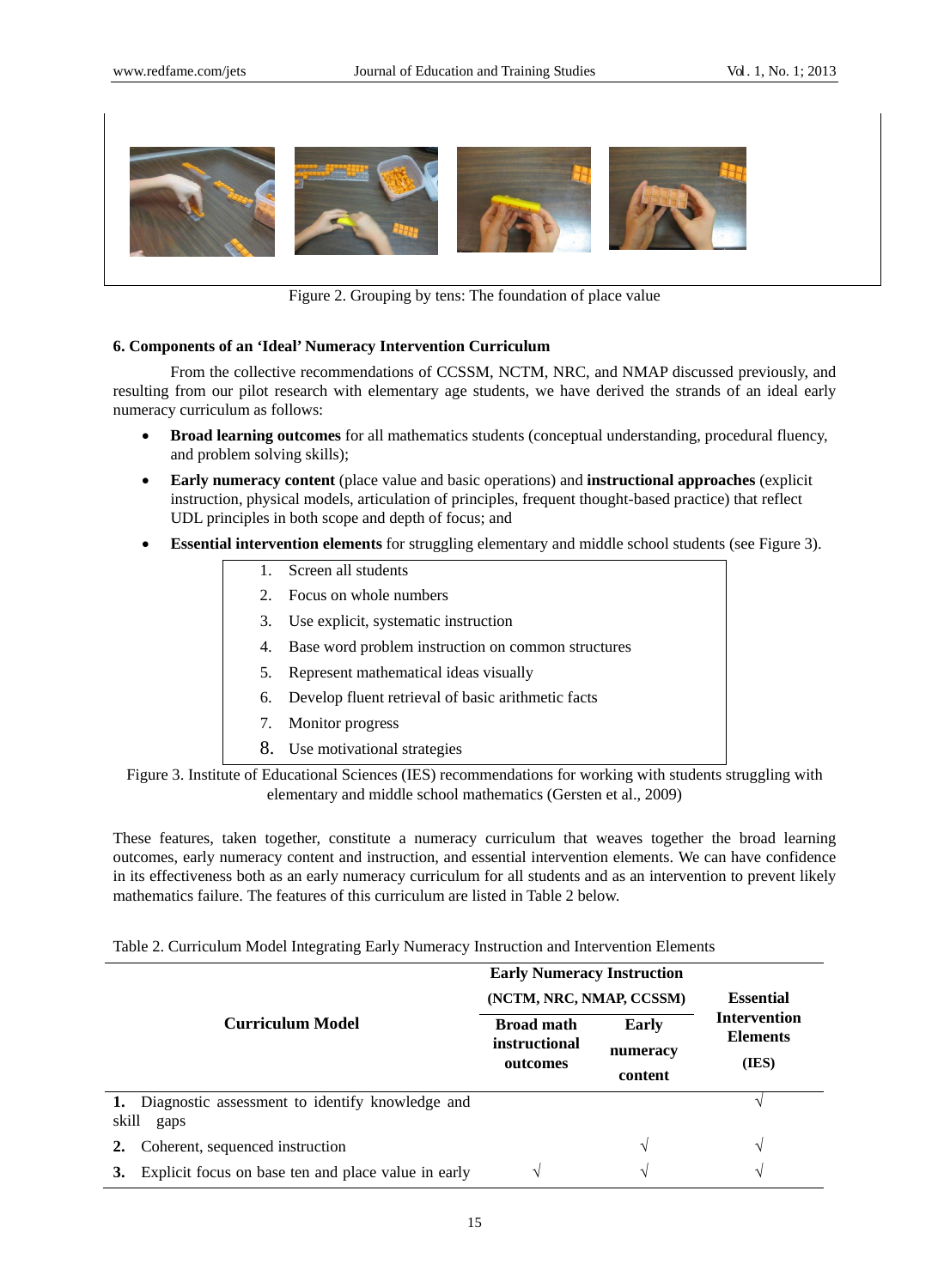|     | grades                                                                        |               |    |  |  |  |  |  |  |
|-----|-------------------------------------------------------------------------------|---------------|----|--|--|--|--|--|--|
| 4.  | Concrete, pictorial, and abstract representations of<br>mathematical ideas    | N             | ٦Ι |  |  |  |  |  |  |
| 5.  | Use of manipulatives                                                          |               |    |  |  |  |  |  |  |
|     | <b>6.</b> Development of reasoning skills                                     | ٦             |    |  |  |  |  |  |  |
| 7.  | Opportunities for students to communicate their<br>mathematical understanding | ٦             |    |  |  |  |  |  |  |
|     | 8. Targeted progress monitoring                                               |               |    |  |  |  |  |  |  |
| 9.  | Application of mathematical concepts to contextual<br>problems                | $\mathcal{L}$ |    |  |  |  |  |  |  |
| 10. | Frequent practice                                                             | $\mathcal{L}$ |    |  |  |  |  |  |  |

# **7. Conclusion**

A critical aspect of an ideal early numeracy curriculum is its ability to teach for deep understanding at all levels of instruction and intervention (i.e., general and special education). This ideal meets the demands of an inclusive environment in which all students have access to challenging standards and, at the same time, targets weakness in the existing curriculum structure. Such weakness was noted when American College Testing (ACT), Inc. studied the ACT scores of students in the "college ready" range on items correlated to the CCSSM, they determined that the weakest math area was number and quantity, where only 34% of students showed proficiency in skills considered foundational to later math study (Gewertz, 2011). Clearly, the implications of this stunning fact demand our serious attention.

#### **References**

- Bradley, R., & Danielson, L. (2004). The Office of Special Education Program's LD initiative: A context for inquiry and consensus. *Learning Disability Quarterly, 27* (4), 186-88. [http://dx.doi.org/10.2307/1593671](http://dx.doi.org/10.2307%2F1593671)
- Butler, F. M., Miller, S. P., Lee, K., & Pierce, T. (2001). Teaching mathematics to students with mild-to-moderate mental retardation: A review of the literature. *Mental Retardation, 39* (1), 20-31. [http://dx.doi.org/10.1352/0047-6765\(2001\)039<0020:TMTSWM>2.0.CO;2](http://dx.doi.org/10.1352%2F0047-6765%282001%29039%3C0020%3ATMTSWM%3E2.0.CO%3B2)
- Carnine, D. (1997). Instructional design in mathematics for students with learning disabilities. *Journal of Learning Disabilities, 30* (3), 130-41[. http://dx.doi.org/10.1177/002221949703000201](http://dx.doi.org/10.1177%2F002221949703000201)
- Cawley, J., & Miller, J. H. (1989). Cross-sectional comparisons of the mathematical performance of children with learning disabilities: Are we on the right track toward comprehensive programming? *Journal of Learning Disabilities, 22* (4), 250-54[. http://dx.doi.org/10.1177/002221948902200409](http://dx.doi.org/10.1177%2F002221948902200409)
- Center for Applied Special Technology (CAST). (2008). *Universal design for learning guidelines version 1.0*, Wakefield, MA.
- Cooper, L. L., & Tomayko, M. C. (2011). Understanding place value: Exploring ancient numbers helps students focus on the structure and properties of our Hindu-Arabic system. *Teaching Children Mathematics*, *17* (9), 558-68.
- Darch, C., Carnine, D., & Gersten, R. (1984). Explicit instruction in mathematics problem solving. *Journal of Educational Research, 77* (6), 351-59.
- Fennel, F. S., & Landis, T. D. (1994). Number and operation sense. In C.A. Thornton and N. S. Bley (Eds.). *Windows of opportunity: Mathematics for students with special needs* (pp. 187-203). Reston, VA: NCTM.
- Fuchs, D., & Fuchs, L. (2006.) A framework for building capacity for responsiveness to intervention. *School Psychology Review, 35* (4), 621-26.
- Fuchs, L., & Fuchs, D. (2007). A model for implementing responsiveness to intervention. *Teaching Exceptional Children, 39* (5), 14-20.
- Fuchs, L., & Fuchs, D. (2001). Principles for the prevention and intervention of mathematics difficulties. *Learning Disabilities Research & Practice, 16* (2), 85-95[. http://dx.doi.org/10.1111/0938-8982.00010](http://dx.doi.org/10.1111%2F0938-8982.00010)
- Garnett, K. (1998). Math learning disabilities. Reprinted from the *Division of Learning Disabilities Journal of CEC*. Available at: [www.ldonline.org/article/5896.](http://www.ldonline.org/article/5896)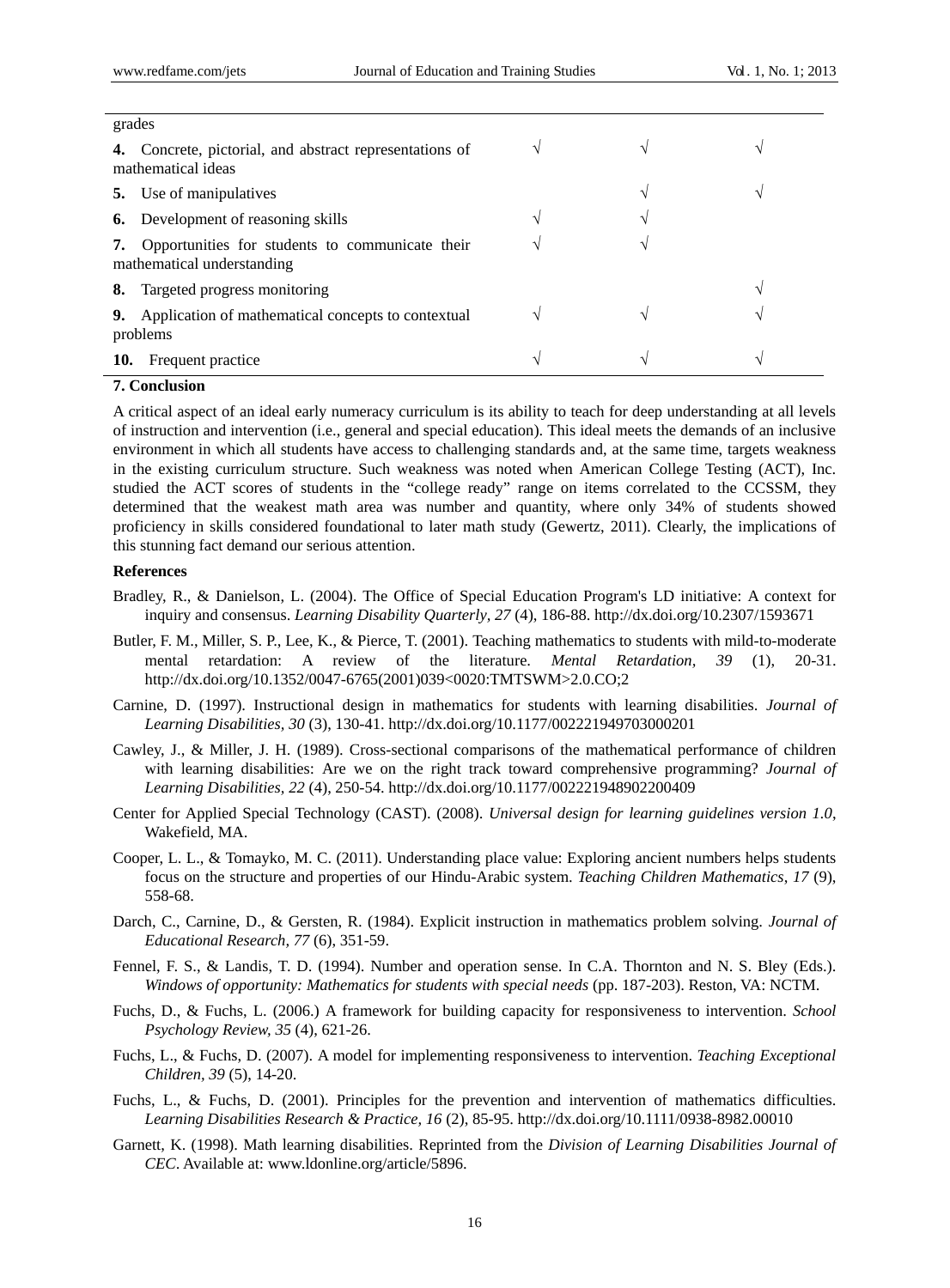- Gartland, D., & Strosnider, R. (2005). NJCLD position paper: Responsiveness to intervention and learning disabilities. *Learning Disability Quarterly, 28* (4), 249-60. [http://dx.doi.org/10.2307/4126964](http://dx.doi.org/10.2307%2F4126964)
- Gersten, R., & Chard, D. (1999). Number sense: Rethinking arithmetic instruction for students with mathematical disabilities. *Journal of Special Education, 33* (1), 18-28. [http://dx.doi.org/10.1177/002246699903300102](http://dx.doi.org/10.1177%2F002246699903300102)
- Gersten, R., Beckmann, S., Clarke, B., Foegen, A., Marsh, L., Star, J. R., & Witzel, B. (2009). V *Assisting students struggling with mathematics: Response to intervention (RtI) for elementary and middle schools*  (NCEE). Washington, DC: National Center for Education Evaluation and Regional Assistance, Institute of Education Sciences, U.S. Department of Education.
- Gewertz, C. (2011). Most students failing to reach common-standards bar. *Education Week*, *30* (15), 10-11.
- Jones, E. D., Wilson, R., & Bhojwani, S. (1997). Mathematics instruction for secondary students with learning disabilities. *Journal of Learning Disabilities, 30* (2), 151-63. [http://dx.doi.org/10.1177/002221949703000203](http://dx.doi.org/10.1177%2F002221949703000203)
- Kroesbergen, E. H., & Van Luit, J. E.H. (2003). Mathematics interventions for children with special needs: A meta-analysis. Remedial and Special Education, 24 (2), 97-114. meta-analysis. *Remedial and Special Education, 24* (2), 97-114. [http://dx.doi.org/10.1177/07419325030240020501](http://dx.doi.org/10.1177%2F07419325030240020501)
- Lee, J., Grigg, W. S., & Dion, G. S. (2007). *The nation's report card: Mathematics 2007* (NCES). National Center for Education Statistics, Institute of Education Sciences, U.S. Department of Education, Washington, D.C.
- Mathematics Learning Study Committee, National Research Council. (2001). *Adding it up: Helping children learn mathematics.* Washington, DC: National Academy Press.
- Mathematics Learning Study Committee, National Research Council. (2006). *Adding it up: Helping children learn mathematics (6th Ed.).* Washington, DC: National Academy Press.
- Mayfield, K. H., & Chase, P. N. (2002). The effects of cumulative practice on mathematics problem solving. *Journal of Applied Behavior Analysis, 35* (2), 105-23[. http://dx.doi.org/10.1901/jaba.2002.35-105](http://dx.doi.org/10.1901%2Fjaba.2002.35-105)
- Miller, S. P., & Mercer, C. D. (1997). Educational aspects of mathematics disabilities. *Journal of Learning Disabilities, 30* (1), 47-56[. http://dx.doi.org/10.1177/002221949703000104](http://dx.doi.org/10.1177%2F002221949703000104)
- Montague, M. (1991). The effects of cognitive and metacognitive strategy instruction on the mathematical problem-solving of middle school students with learning disabilities. *Journal of Learning Disabilities, 25* (4), 230-48.
- National Center for Educational Statistics (NCES). (2006). *Issue brief: Instructional focus in first grade*. Jessup, MD.
- National Council of Teachers of Mathematics. (1989). *Curriculum and evaluation standards for school mathematics*. Reston, VA.
- National Council of Teachers of Mathematics. (1991). *Professional standards for teaching mathematics*. Reston, VA.
- National Council of Teachers of Mathematics. (1995). *Assessment standards for school mathematics*. Reston, VA.
- National Council of Teachers of Mathematics. (2000). *Principles and standards for school mathematics*. Reston, VA.
- National Council of Teachers of Mathematics. (2006). *Curriculum focal points for prekindergarten through grade 8 mathematics: A quest for coherence*. Reston, VA.
- National Governors Association and the Council of Chief State School Officers. (2010). *Common core state standards for mathematics*. Washington, DC: Author. Available at: www.corestandards.org/the-standards/mathematics
- National Math Advisory Panel (NMAP). (2008). *Foundations for success: The final report of the National Mathematics Advisory Panel*. Washington, DC: U.S. Department of Education.
- Riccomini, P. J., & Witzel, B. S. (2010). *Response to Intervention in Math*. Thousand Oaks, CA: Corwin.
- Simeonsson, R. J. (1994). *Risk, resilience and prevention: Promoting the well-being of all children*. Baltimore,